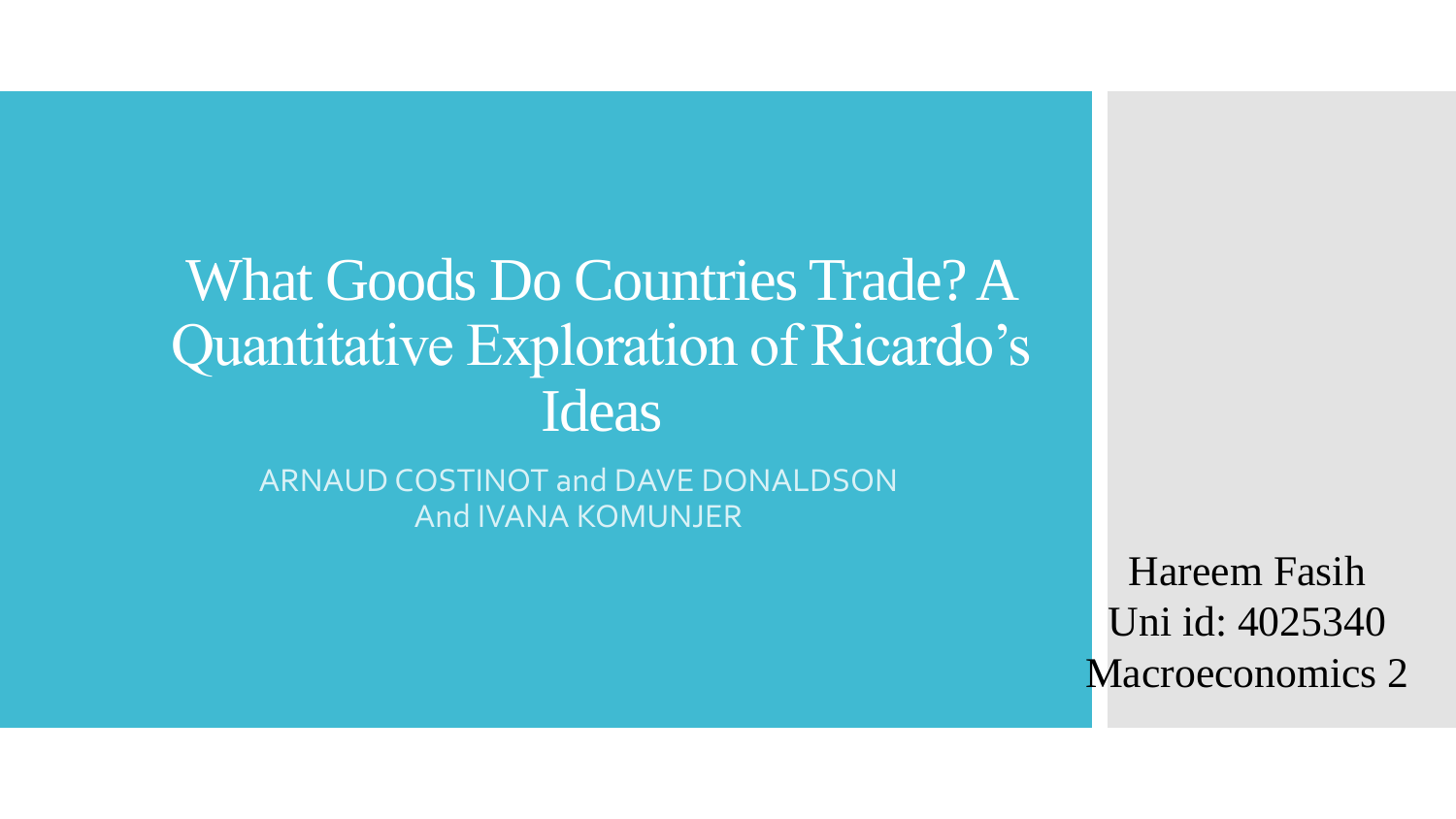# **Overview**

- The Ricardian model predicts that a country should produce and export relatively more in industry in which they are relatively more productive.
- In this paper, we develop theoretical foundations to guide the empirical analysis on Ricardian model and use them to quantify the importance of Ricardian comparative advantage at the industry level.
- Using trade and productivity data, we can therefore offer the first theoretically consistent Ricardian test.
- In the theoretical framework, we consider an economy with multiple countries, multiple industries, and one factor of production, labour and we assume that each good is available in many varieties and that labour productivity differs across varieties.
- Labour productivity can be separated onto two parts: Deterministic component and stochastic component.
- Deterministic component captures factors that affect the productivity of all producers in a given country and industry.
- The latter, by contrast, reflects idiosyncratic differences in technological know-how across varieties.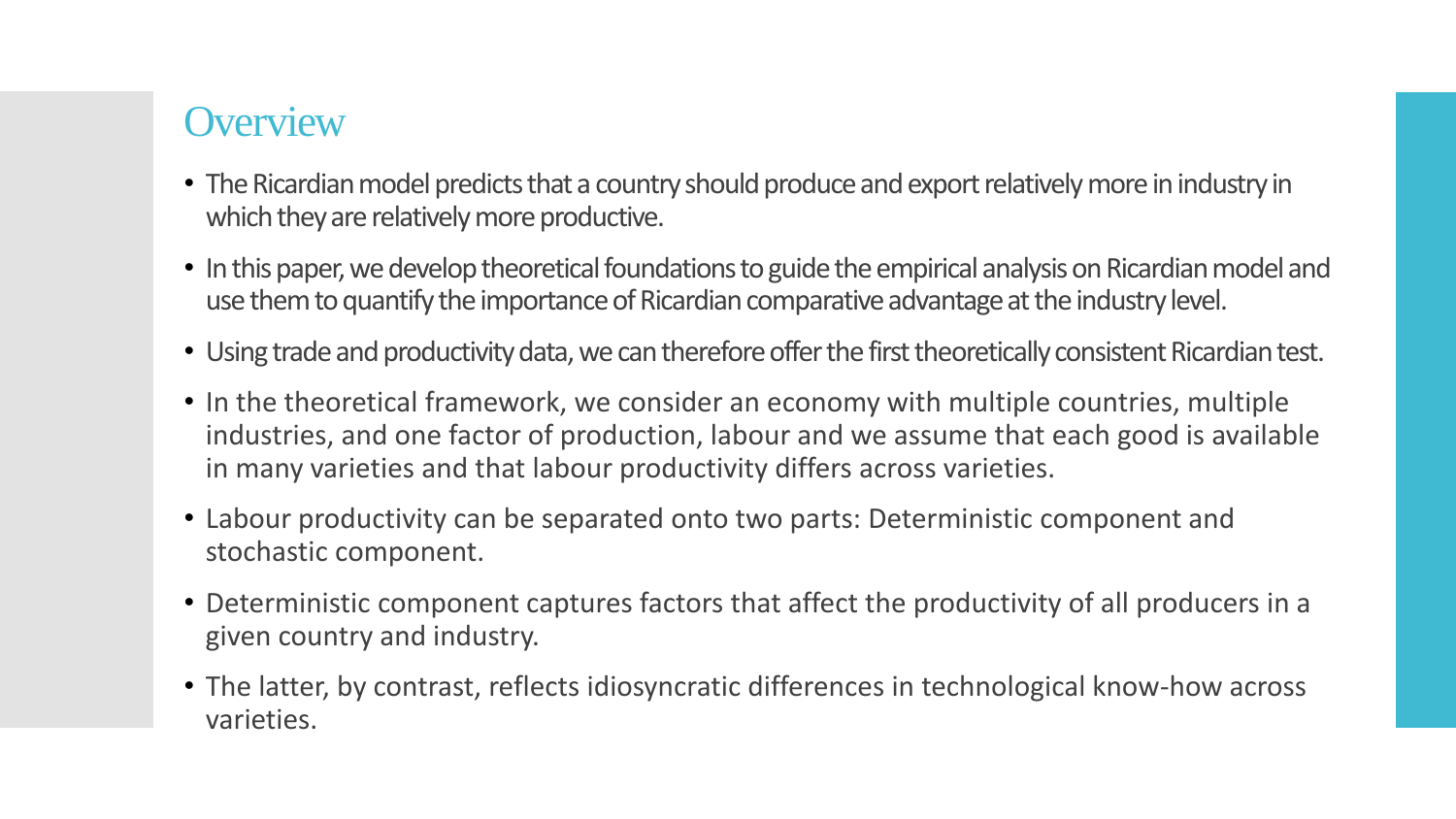- The first set of predictions are cross-sectional in nature and describe how productivity differences affect trade patterns across countries and industries in any trading equilibrium
- Our preferred estimate implies that, ceteris paribus, the elasticity of (adjusted) bilateral exports with respect to observed productivity is positive, as our Ricardian model predicts, and equal to 6∙53.
- Further, our clear theoretical foundations allow us to do general equilibrium counterfactual analysis.
- The second set of predictions explore by how much aggregate trade flows and welfare would change if, for any pair of exporters, there were no fundamental relative productivity differences across industries.
- Our analysis allows us to estimate the extent of intra-industry heterogeneity, "θ", which is the key structural parameter governing the relationship between productivity and exports in this Ricardian world.
- According to our estimates, the removal of Ricardian comparative advantage at the industry level would only lead, on average, to a 5∙3% decrease in the total gains from trade.
- The magnitude of this estimate is related to two important features of the data: heterogeneous preferences and heterogeneous trade costs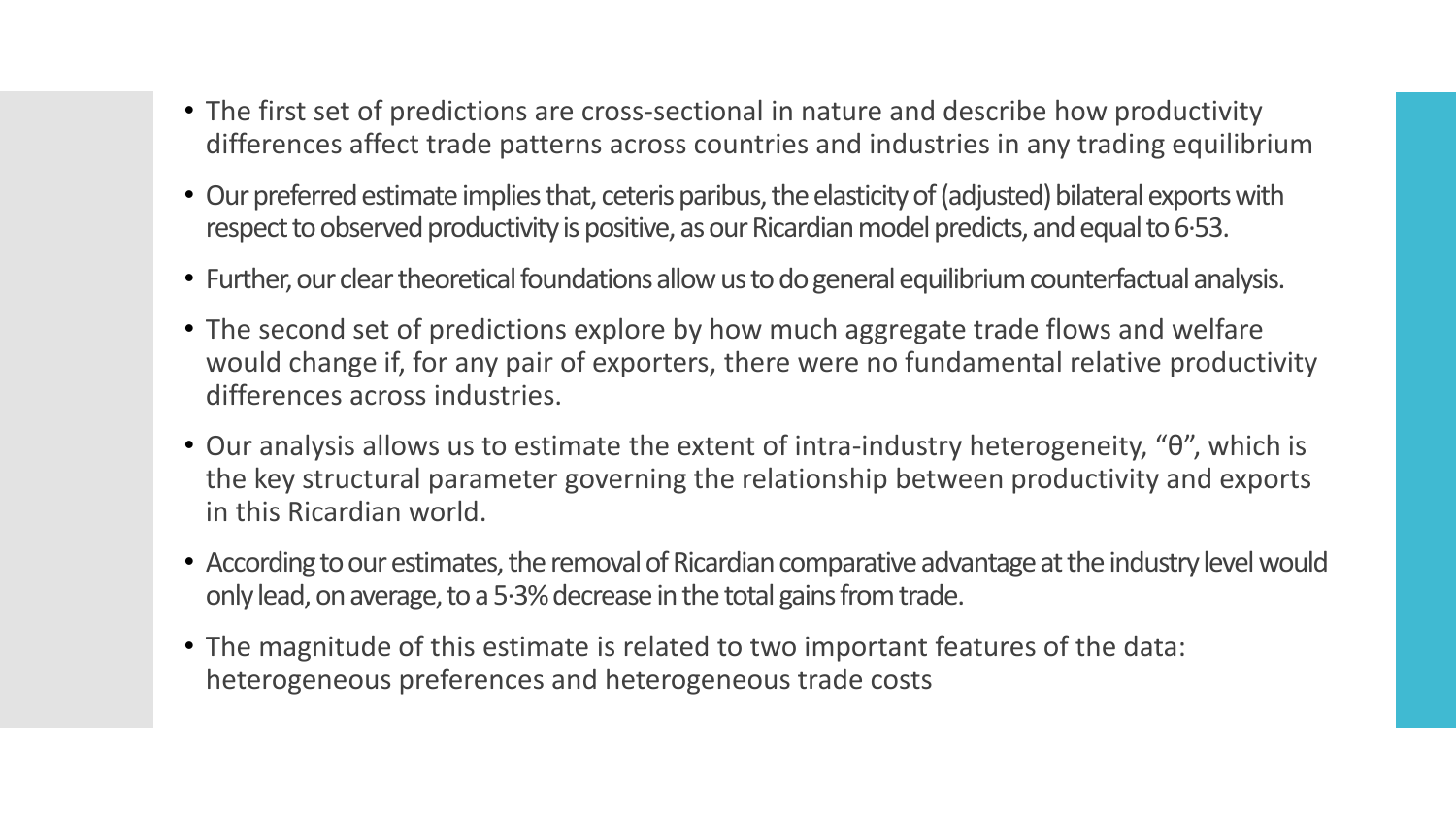## **Literature**

- Relative to this literature, our first contribution is to show how micro-foundations laid by Eaton and Kortum (2002) in their paper, can be used to contrast the cross-sectional predictions of the Ricardian model with the data.
- Our preferred estimate of θ, key structural parameter governing the relationship between productivity and exports in this Ricardian world, equal to 6∙53, is in line with previous estimates of θ obtained using different methodologies (see, e.g., Eaton and Kortum, 2002; Bernard et al., 2003; Donaldson, 2008; Simonovska and Waugh, 2009).
- The counterfactual results, although not the main focus of our paper, provides a theoretically consistent alternative to Balassa's (1965) well-known index of "revealed comparative advantage.
- Our paper is also related both to previous empirical tests of the Ricardian model— MacDougall (1951), Stern (1962), Balassa (1963), and Golub and Hsieh (2000)—and to a much more recent but rapidly growing literature based on multisector extensions of the Eaton and Kortum (2002) model—Shikher (2004, 2008), Costinot (2005), Chor (2008), Donaldson (2008), Caliendo and Parro (2009), Kerr (2009), Burstein and Vogel (2010), and Levchenko and Zhang (2011)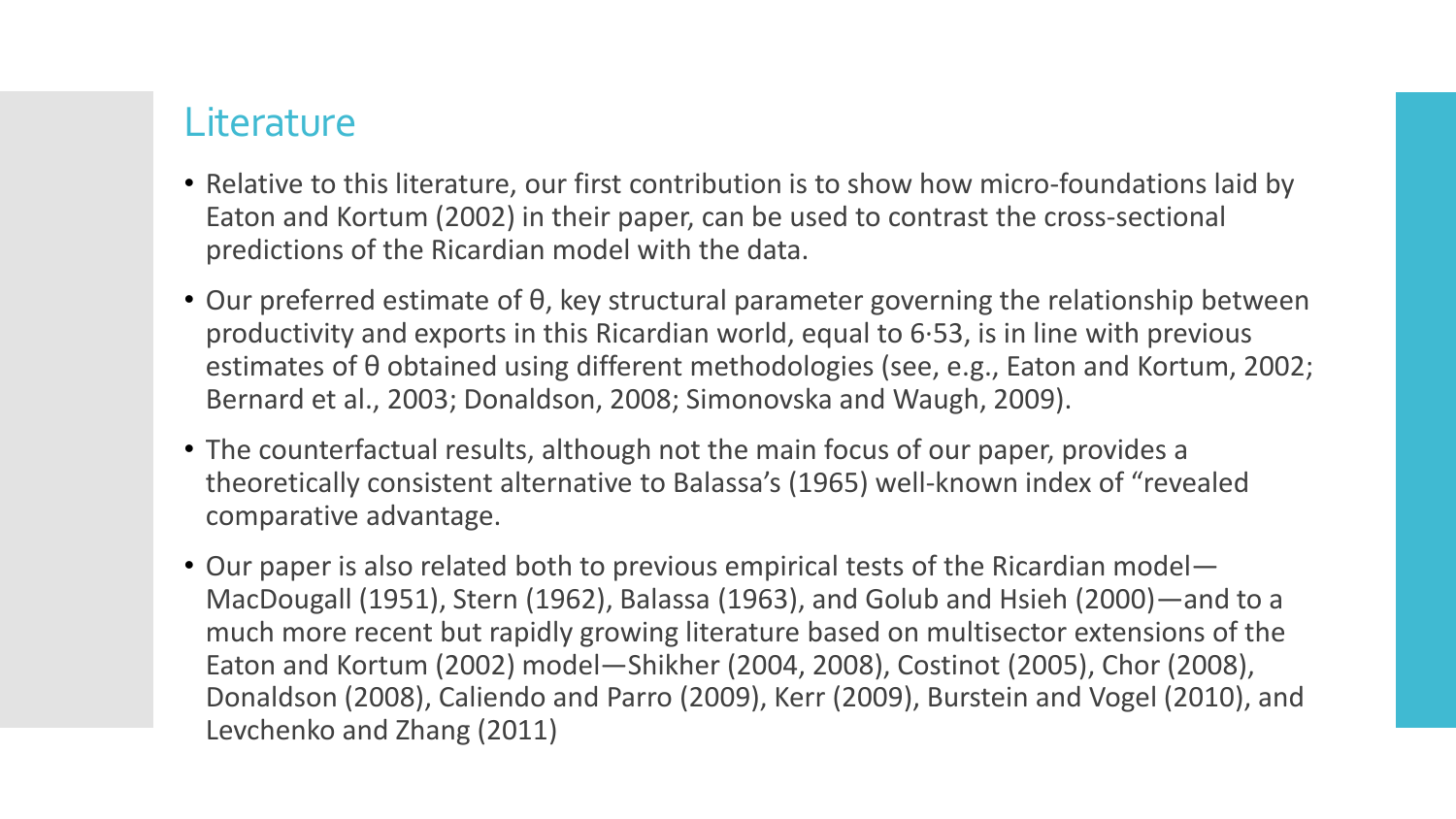#### Theoretical Framework

- We consider a world economy comprising  $i = 1, ..., I$  countries and one factor of production, labour. There are  $k = 1, ..., K$  industries or goods and constant returns to scale in the production of each good. We denote by  $L_i$  and  $w_i$  the number of workers and the wage in country i, respectively.
- The following are the assumptions of the Ricardian model we use here:

**A1**: For all countries i, goods k, and their varieties  $\omega$ ,  $z_i^k(\omega)$ is a random variable drawn independently for each triplet (i, k,  $\omega$ ) from a Fréchet distribution  $F_i^k(.)$  such that

$$
F_i^k(z) = \exp\left[-\left(\frac{z}{z_i^k}\right)^{-\theta}\right], \text{ for all } z \ge 0
$$

where  $z_i^k > 0$  and  $\theta > 1$ 

**A2**: For each unit of good k shipped from country i to country j, only  $1/d_{ij}^k \leq 1$  units arrive, with  $d_{ij}^k$  such that (i)  $d_{ii}^k$  = 1 and (ii)  $d_{il}^k \leq d_{ij}^k$  .  $d_{jl}^k$  for any third country l.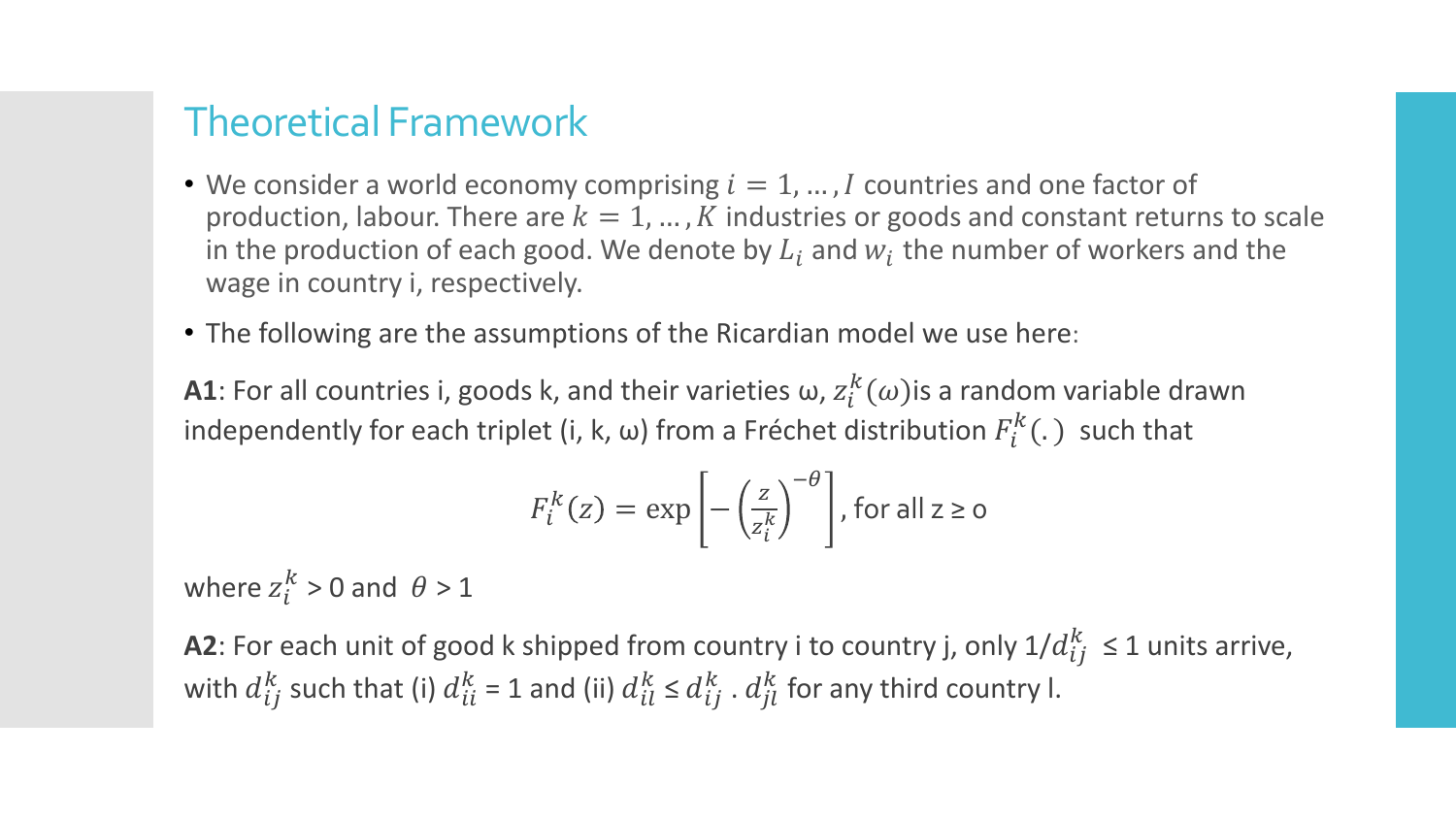**A3.** In any country j, the price  $p_j^k(\omega)$  paid by buyers of variety  $\omega$  of good k is

$$
p_j^k(\omega) = \min_{1 \le i \le I} [c_{ij}^k(\omega)],
$$

where  $c_{ij}^k(\omega)$  = ( $d_{ij}^k$ . $\omega_i$ ) / $z_i^k(\omega)$  is the cost of producing and delivering one unit of this variety from country i to country j.

**A4.** In any country j, total expenditure on variety ω of good k is

$$
x_j^k(\omega) = [p_j^k(\omega)/p_j^k]^{1-\sigma_j^k} \cdot \alpha_j^k \omega_j L_j
$$

where  $0\leq \alpha_j^k\leq 1$ ,  $\sigma_j^k< 1+\theta$ , and  $p_j^k\equiv [\sum_{\omega'\in\Omega} \, p_j^k(\omega')]^{1-\sigma_j^k}$  $]^{1/(1-\sigma_j^k)}$ **A5**. For any country i, trade is balanced,

$$
\sum_{j=1}^I \sum_{k=1}^K \pi_{ij}^k \alpha_j^k \gamma_j = \gamma_i,
$$

where  $\gamma_i \equiv \omega_i L_i / \sum_{i'=1}^I \omega_{i'} L_{i'}$  is the share of country i in world income.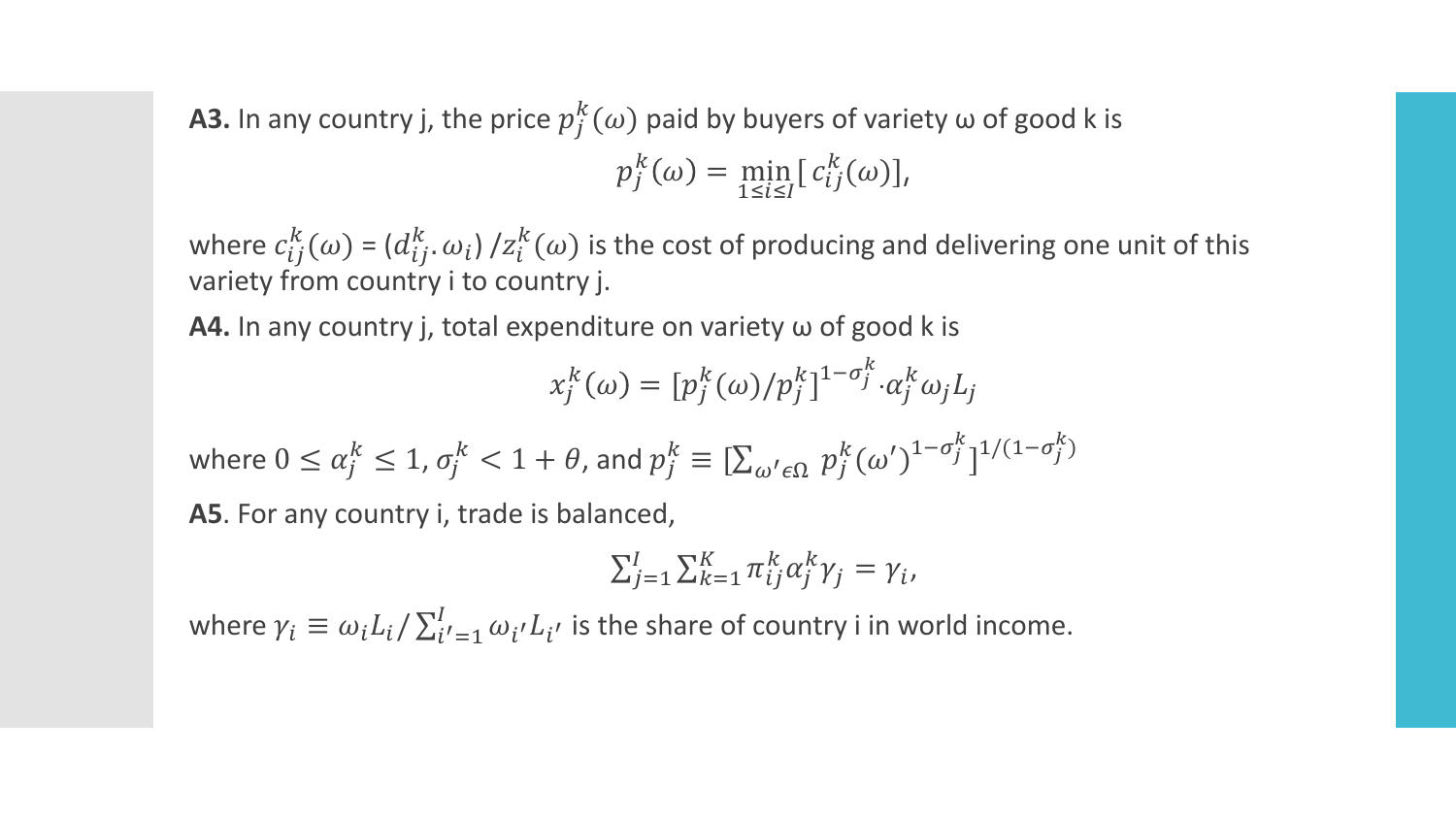## Theoretical Predictions

- Using the previous theoretical framework, Assumptions A1–A5, we derive two types of predictions
- i. how differences in labour productivity across countries and industries affect the pattern of trade in a given equilibrium.
- ii. Demonstration of how changes in labour productivity would affect trade and welfare across equilibria
- we first describe the impact of fundamental productivity and trade costs on bilateral exports at the industry level.
- **Lemma 1.** Suppose that Assumptions A1–A4 hold. Then for any importer, j, any pair of exporters, i and  $i'$ , and any pair of goods, k and  $k'$

$$
ln\left(\frac{x_{ij}^k x_{i'j}^{k'}}{x_{ij}^{k'} x_{i'j}^k}\right) = \theta ln(\frac{z_i^k z_{i'}^{k'}}{z_i^{k'} z_{i'}^{k'}}) - \theta ln(\frac{d_{ij}^k d_{i'j}^{k'}}{d_{ij}^{k'} d_{i'j}^k})
$$

• Under Assumptions A1–A4, bilateral exports from country i to country j in sector k can be expressed as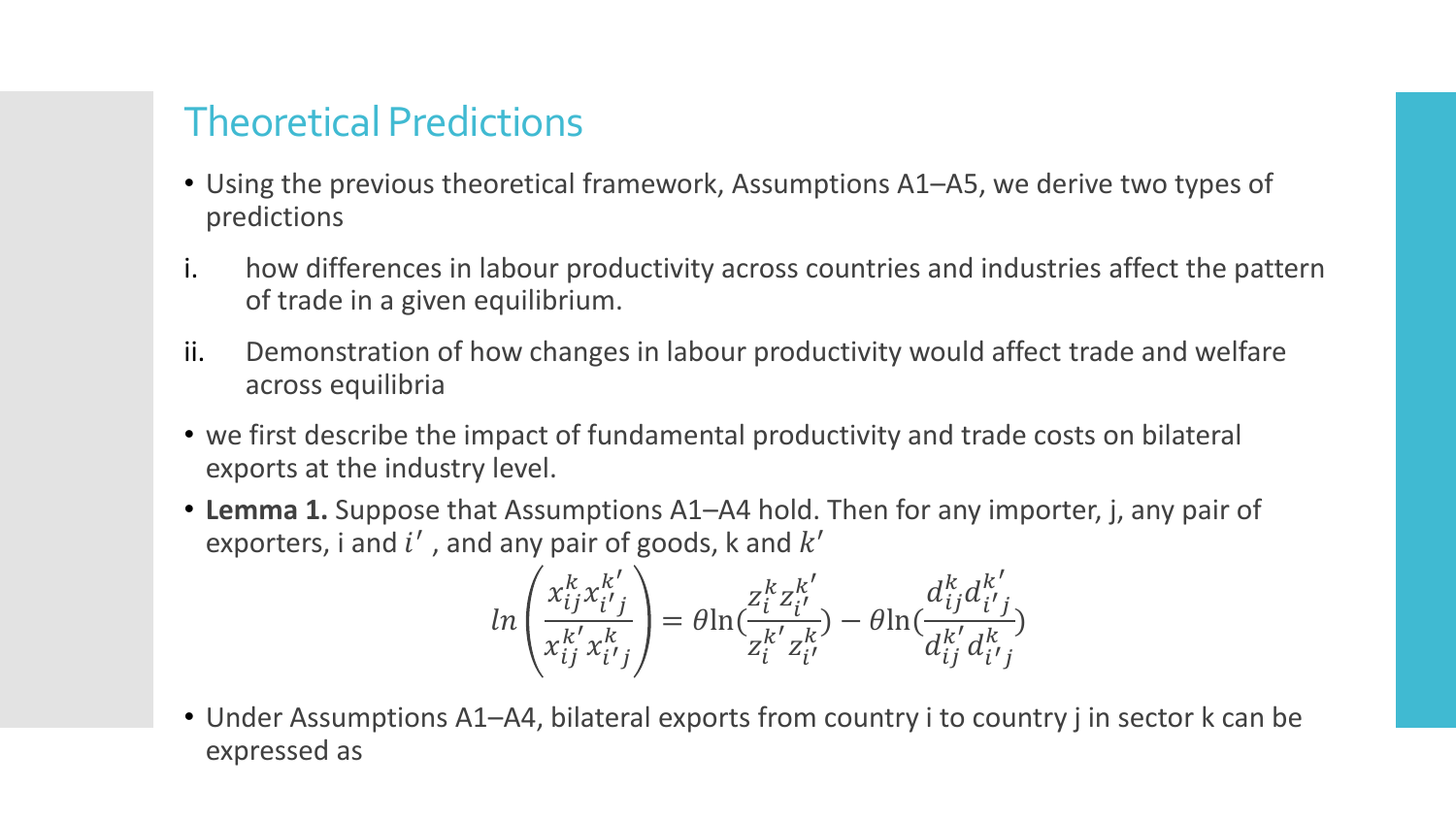$$
x_{ij}^k = \frac{(\omega_i d_{ij}^k / z_i^k)^{-\theta}}{\sum_{i'}^l (\omega_{i'} d_{i'j}^k / z_{i'}^k)^{-\theta}} \cdot \alpha_j^k \omega_j L_j,
$$

**Corollary 1**. Suppose that Assumptions A1–A4 and equation (7) hold. Then for any importer, j, and any pair of exporters, i,  $i' \neq j$ , the ranking of relative fundamental productivity determines the ranking of relative exports,  $\frac{z_i^1}{z^1}$  $z_{i'}^1$  $\frac{i}{1} \leq \cdots \leq \frac{z_i^K}{z^K}$  $z_{i'}^{\kappa}$  $\frac{i}{K} \Leftrightarrow$  $x_{ij}^1$  $x_{i'j}^1$  $\frac{y_1}{1} \leq \cdots \leq$  $x_{ij}^K$  $x_{i'j}^{\kappa}$ K • Assumption A1 and ranking (8) further imply  $z_{i_1}^1(\omega)$  $z_{i_2}^1(\omega)$ ≼ ⋯ ≼  $z_{i_1}^K(\omega$  $z_{i_2}^K(\omega$ 

- We assume that statistical agencies perfectly observe  $z_i^k(\omega)$  for all varieties of good k produced in country i.
- But this is impossible since labour productivity for varieties of good k which are not produced in country i because such varieties are being imported from another country, cannot be observed.
- So we proceed by taking  $\tilde{z}_i^k \equiv E[z_i^k(\omega)]\Omega_i^k$ ], based on the set of varieties actually produced in country i,  $\Omega_i^k \equiv \bigcup_{j=1,...,l} \Omega_{ij}^k$ , as observed productivity in country i and industry k and contrast this variable repeatedly with fundamental productivity,  $z_i^k$ .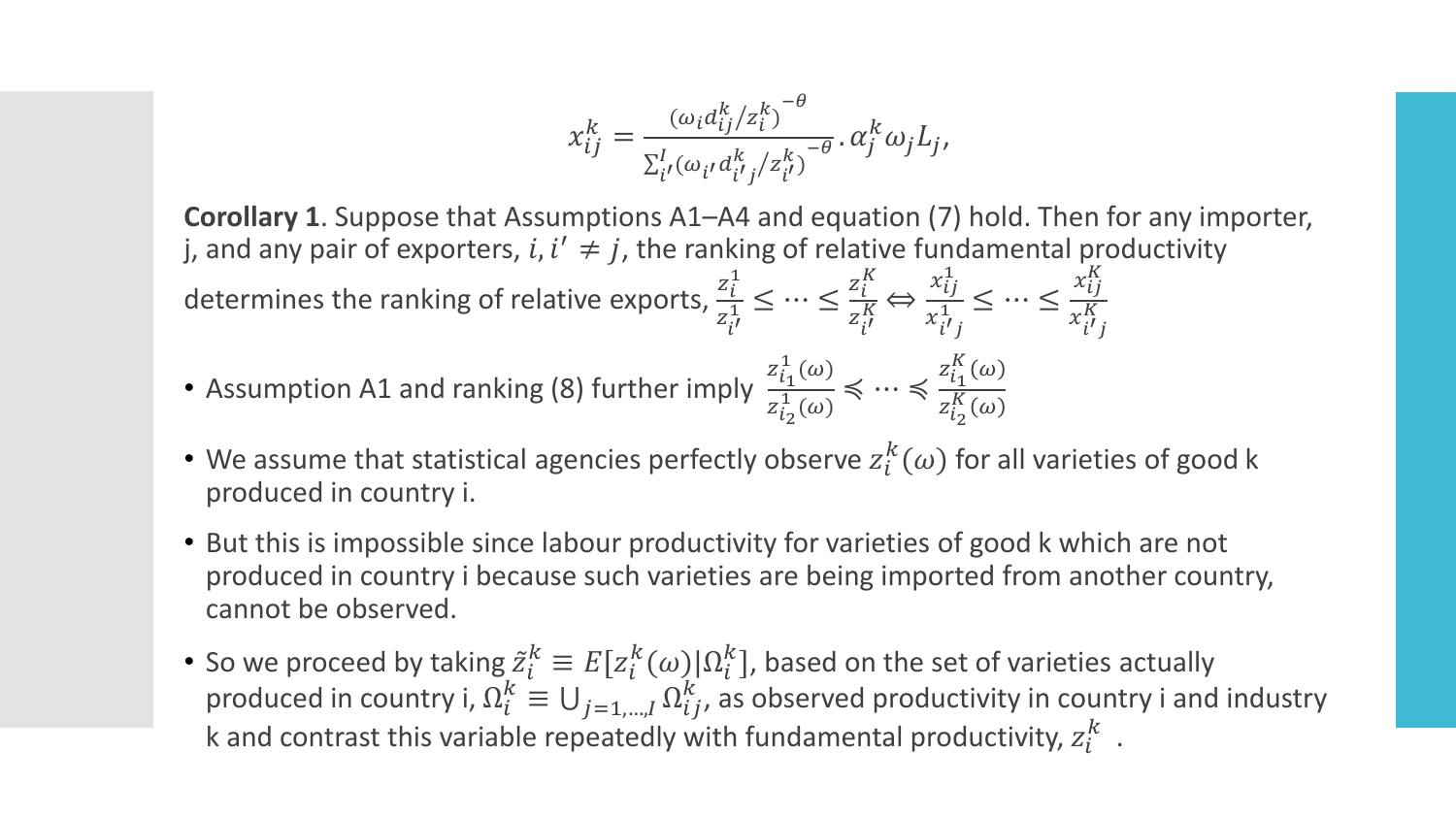**Theorem 1.** Suppose that Assumptions A1–A4 hold. Then for any importer, j, any pair of exporters, i and i', and any pair of goods, k and  $k'$ ,

$$
ln\left(\frac{\tilde{x}_{ij}^k \tilde{x}_{i'j}^{k'}}{\tilde{x}_{ij}^k \tilde{x}_{i'j}^k}\right) = \theta ln(\frac{\tilde{z}_i^k \tilde{z}_{i'}^{k'}}{\tilde{z}_i^{k'} \tilde{z}_{i'}^k}) - \theta ln(\frac{d_{ij}^k d_{i'j}^{k'}}{d_{ij}^{k'} d_{i'j}^k})
$$

- Theorem 1 offers cross-sectional predictions that will help us to test and quantify the importance of Ricardian comparative advantage in the data.
- An alternative way of quantifying Ricardian forces is to do counterfactual analysis, i.e., to evaluate the effects of moving to a world in which Ricardian forces do not operate across industries.
- By construction, for any pair of countries,  $i_1$  and  $i_2$ , and any pair of sectors,  $k_1$  and  $k_2$ , we have  $(z_{i_1}^{k_1})'$  $\left( z \right)$  $i_2$  $\frac{l_1}{k_1}$  =  $(z_{i_1}^{k_2})'$  $\left( z \right)$  $i_2$  $\frac{l_1}{k_2}$ .

**Lemma 2**. Suppose that Assumptions A1–A5 hold. Adjustments in absolute productivity,  $\set{Z_i}_{i\neq i_o}$ , can be computed as the solution of the system of equations

$$
\sum_{j=1}^{I} \sum_{k=1}^{K} \frac{\pi_{ij}^{k} (z_i^{k}/Z_i)^{-\theta} \alpha_j^{k} \gamma_j}{\sum_{i'=1}^{I} \pi_{i'j}^{k} (z_{i'}^{k}/Z_{i'})^{-\theta}} = \gamma_i, \text{ for all } i \neq i_0
$$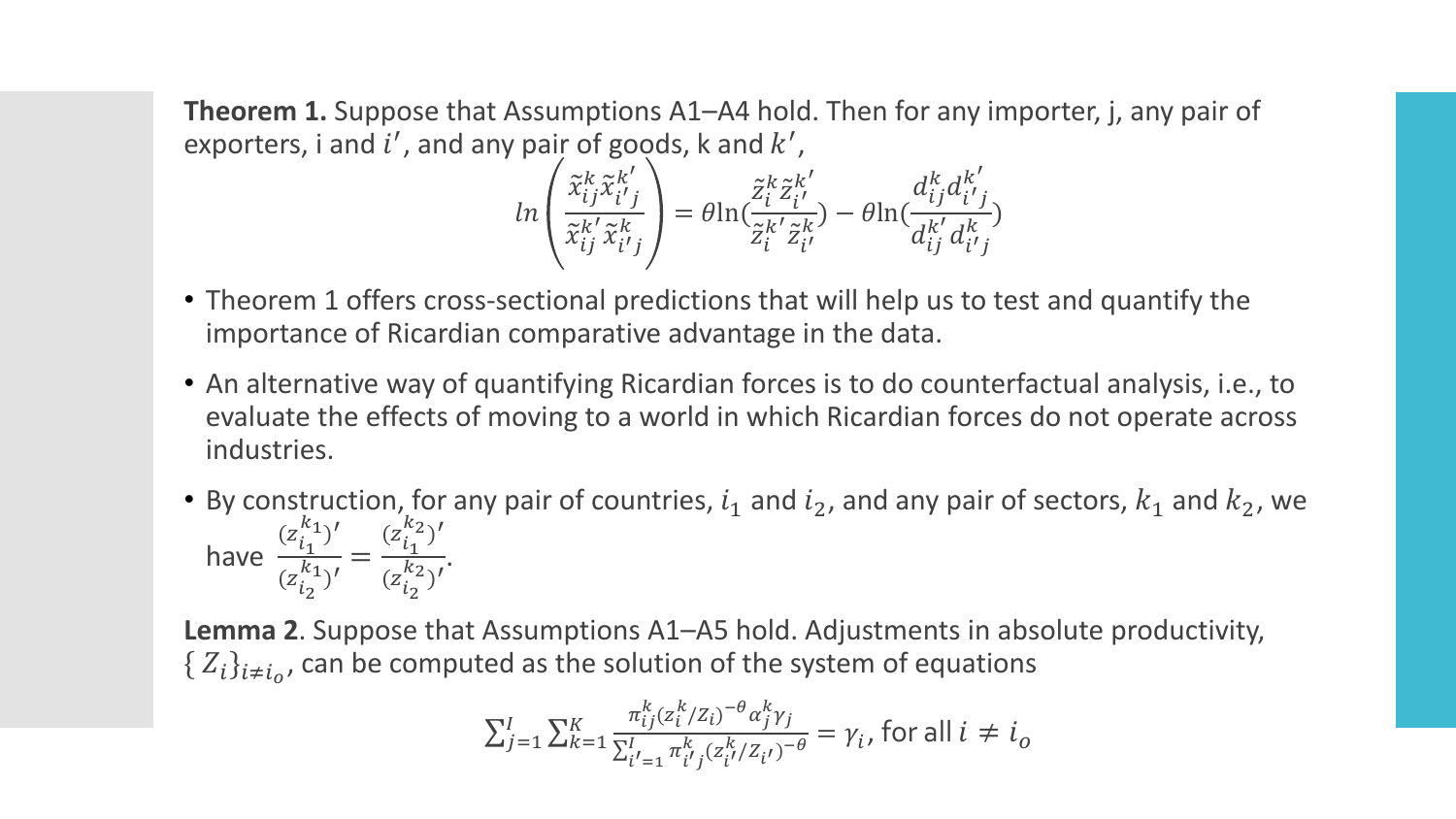- **Theorem 2**. Suppose that Assumptions A1–A5 hold. If we remove country  $i_0$ 's Ricardian comparative advantage, then
- 1. Counterfactual changes in bilateral trade flows,  $x_{ij}^k$ , satisfy  $\hat{x}_{ij}^k = \frac{(z_i^k / Z_i)^{-\theta}}{\nabla^l, \pi^k, (z^k / Z_i)}$  $\sum_{i'=1}^I \pi_{i'j}^k$  $k \atop i'j} (z^k_{i'}$  $\frac{k}{i'}$ /Z<sub>i</sub> $)$ <sup>- $\theta$ </sup>

2. Counterfactual changes in country  $i_0$ 's welfare,  $W_{i_0} \equiv$  $Wi_{O}$  $pi_{\rho}$ , satisfy = ෑ  $k=1$  $\boldsymbol{K}$  $\left[\ \right\rangle$  $i=1$  $\overline{l}$  $\pi_{ii_0}^k($  $z_i^k$  $z_{i_0}^k Z_i$  $)^{-\theta}$ ]  $\alpha_{i_0}^{\breve{K}}/$  $\theta$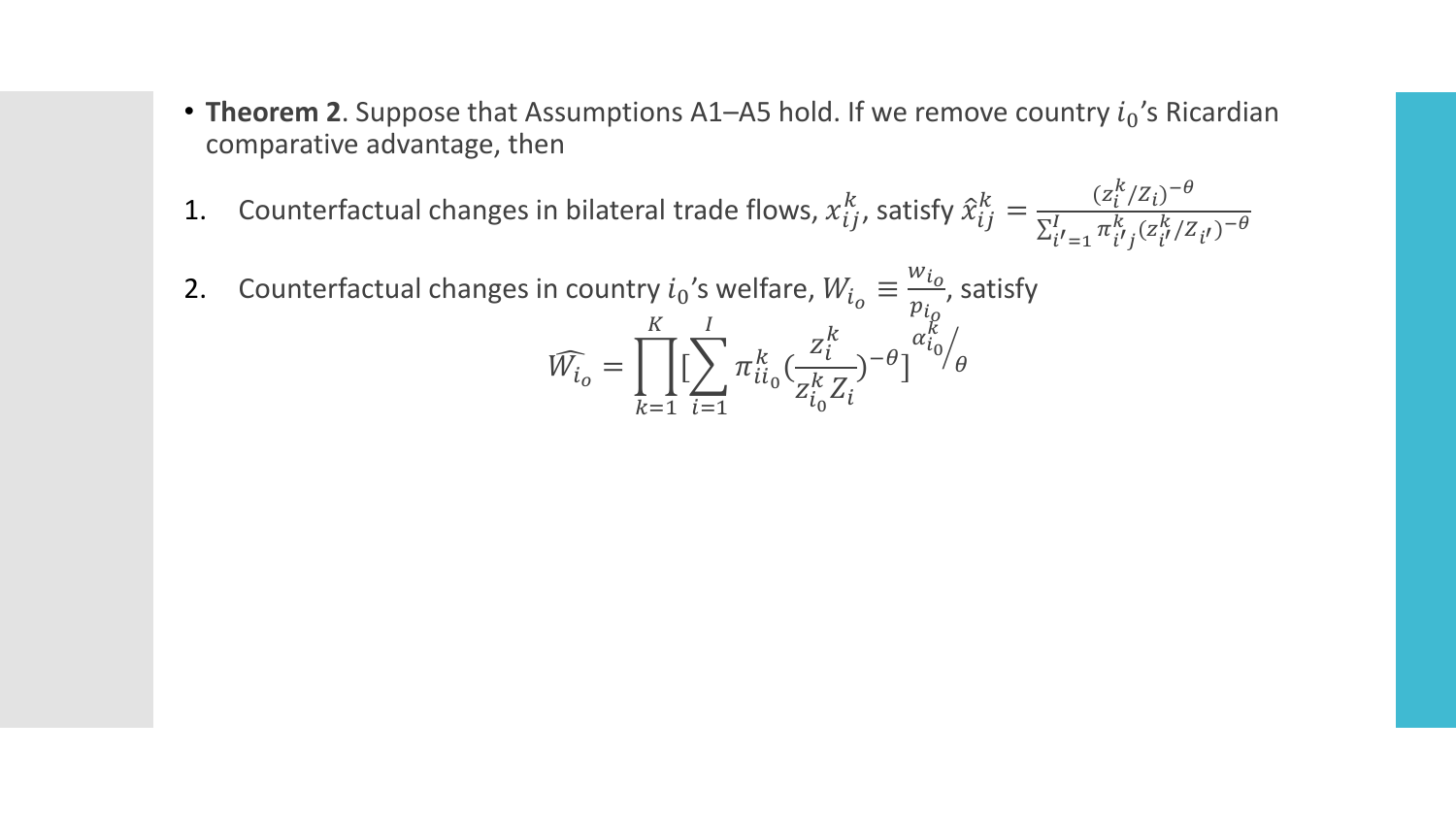#### Cross-sectional Results

- We test Theorem 1 using the best available data on internationally comparable productivity and trade flows across countries and industries.
- We use the value of bilateral exports from each of these 21 countries i to each of these 21 countries j in each industry k as our measure of x and how much each exporting country i imports in each industry k relative to its total expenditure in that industry, in order to correct for the endogenous selection of varieties that are actually produced domestically, i.e.,  $\pi_{ii}^k$  in Theorem 1 above.
- **Productivity.** In a Ricardian world, variations in relative productivity levels should be fully reflected in relative producer prices i.e.,

$$
\frac{\tilde{z}_i^k \tilde{z}_{i'}^{k'}}{\tilde{z}_i^{k'} \tilde{z}_{i'}^k} = \frac{E[p_{i'}^k(\omega)|\Omega_{i'}^k]E[p_i^{k'}(\omega)|\Omega_i^{k'}]}{E[p_i^k(\omega)|\Omega_i^k]E[p_{i'}^{k'}(\omega)|\Omega_{i'}^{k'}]}
$$

for any pair of goods, k and k' , and any pair of countries, i and I' , Assumptions A1–A3 imply the above equation.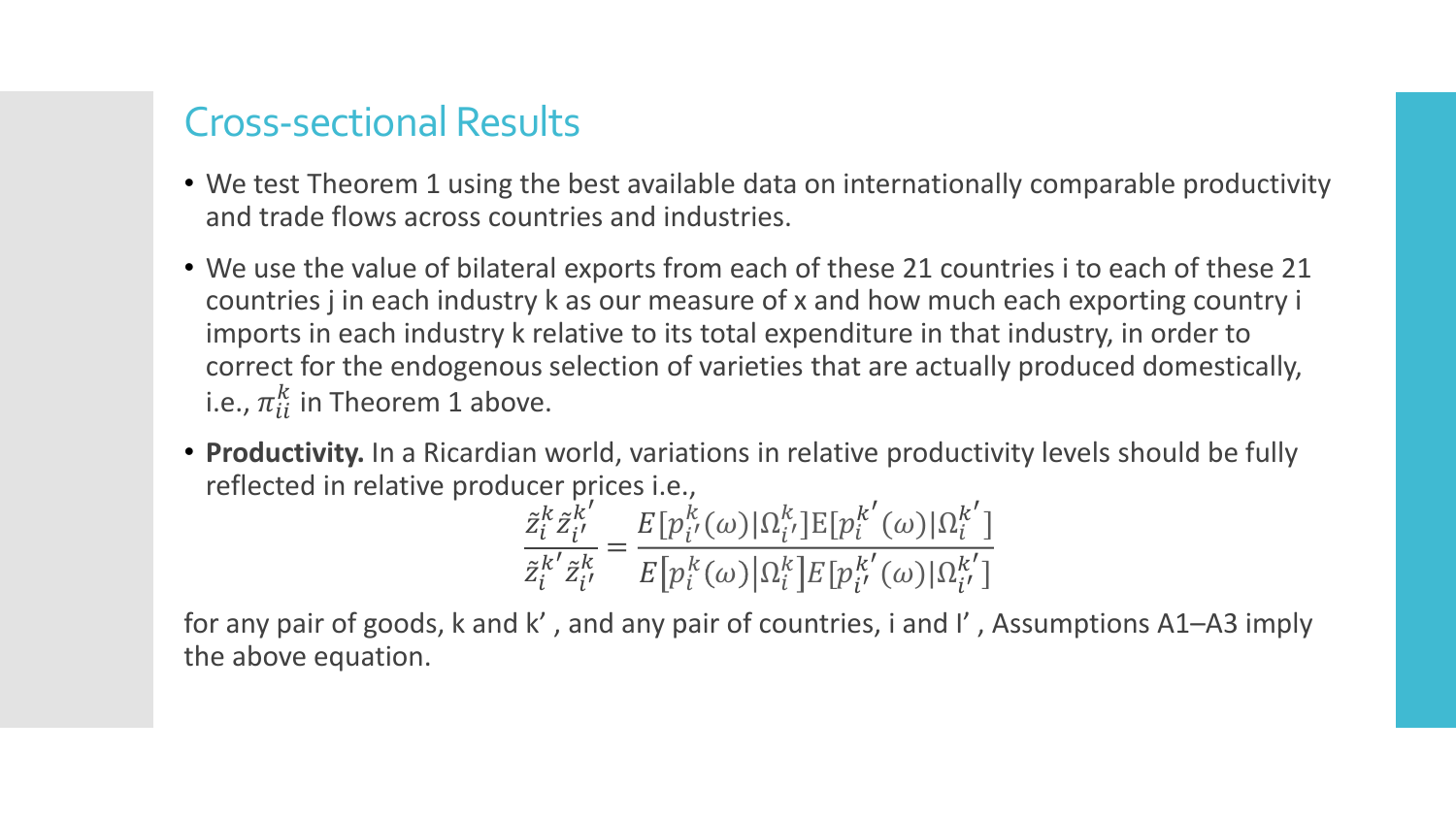- Our relative productivity measures across countries and industries are reported in Table 2.
- Following Theorem 1, we estimate the following log-linear model using the data described above:

$$
ln\left(\frac{\tilde{x}_{ij}^k \tilde{x}_{i'j}^{k'}}{\tilde{x}_{ij}^k \tilde{x}_{i'j}^k}\right) = \theta \ln\left(\frac{\tilde{z}_i^k \tilde{z}_{i'}^{k'}}{\tilde{z}_i^{k'} \tilde{z}_{i'}^k}\right) + \ln\left(\frac{\varepsilon_{ij}^k \varepsilon_{i'j'}^{k'}}{\varepsilon_{ij}^{k'} \varepsilon_{i'j'}^k}\right)
$$

- relative productivity differences across any pair of countries and industries drive relative export levels to any market j.
- The more simpler and econometrically relevant estimation is  $ln \tilde{x}_{ij}^k = \delta_{ij} + \delta_j^k + \theta ln \tilde{z}_i^k + \varepsilon_{ij}^k$
- Our findings in Table 3 highlight the importance of the endogeneity of relative productivity (and hence the importance of IV estimation relative to OLS estimation) and the importance of correcting for the trade-driven wedge between observed and fundamental productivity levels, as emphasized in Theorem 1.
- Estimates of θ based on these alternative productivity measures are both somewhat lower than our preferred estimate 6.53.
- Our estimates of θ are robust to a number of sample restrictions that alleviate, among other things, concerns of bias due to endogenous trade protection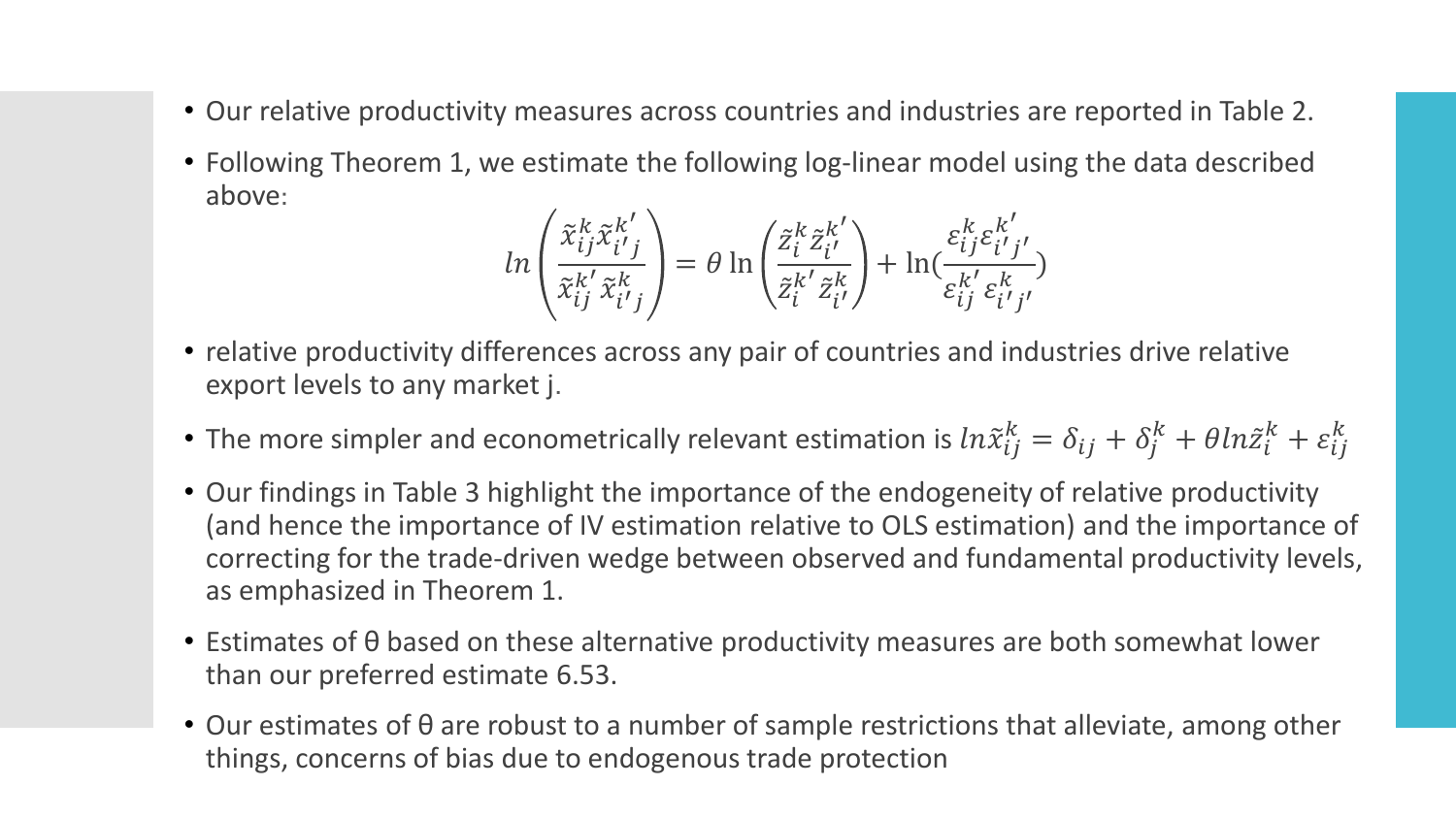## Counterfactual Results

- To investigate the quantitative importance of productivity differences, we use Theorem 2 to ask the following counterfactual questions: What if, for any pair of exporters, there were no fundamental relative productivity differences across industries? What would be the consequences for aggregate trade flows and welfare?
- We estimate  $ln x_{ij}^k = \delta_{ij} + \delta_j^k + \delta_i^k + \varepsilon_{ij}^k$
- Bilateral trade flows satisfy  $ln x_{ij}^k = \delta_{ij} + \delta_j^k + \theta ln z_i^k + \varepsilon_{ij}^k$
- We see the impact of "removing a country's Ricardian comparative advantage" on trade flows.
- For each country and industry, we compute changes in total exports (to all destination countries combined) using equation (12). On average, changes in total trade volumes are small.
- Also, if there were no trade costs and no differences in preferences across countries, then "removing a country's Ricardian comparative advantage" would eliminate all inter-industry trade, i.e., trade would be balanced industry by industry.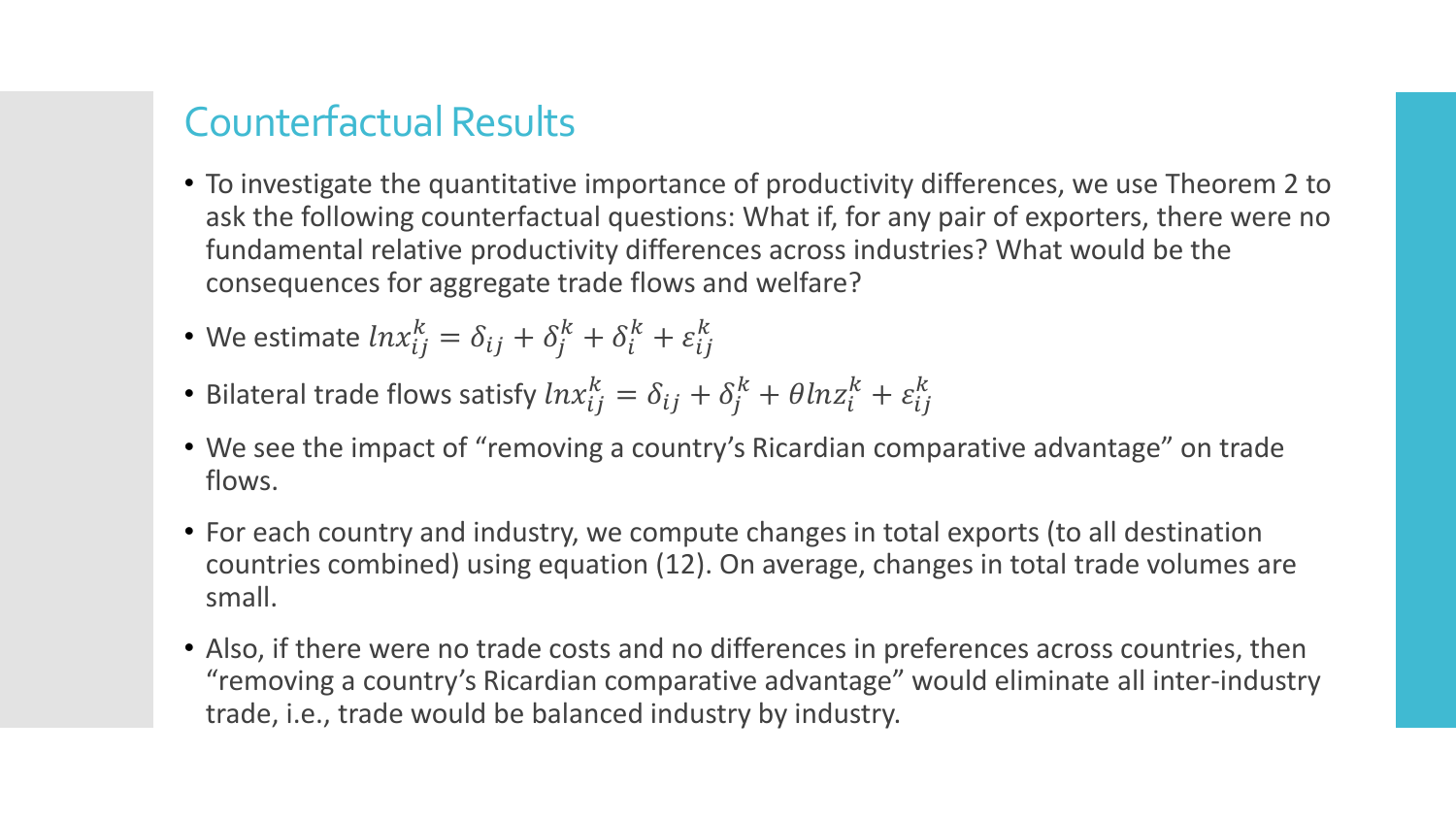- For each country i and industry k we compute  $100\times \sum_{i\neq j}\lvert x^k_{ij}-x^k_{ji}\rvert/\sum_{i\neq j}\lvert x^k_{ij}+x^k_{ji}$
- To assess the welfare importance of Ricardian comparative advantage at the industry level, we now compute changes in welfare in the reference country using equation (13). By eliminating relative industry level productivity differences across countries leads, on average, to a 0∙5% decrease of real income (spent on manufacturing) or only a 5∙3% decrease in the overall gains from trade.
- the quantitative importance of the two previous explanations is to redo our counterfactual exercises under the assumption that expenditure shares do not differ across countries and that trade costs satisfy  $d_{ij}^k = d_{ij} - d_j^k$ , which, as shown in Corollary 1, implies that trade costs no longer affect the pattern of inter-industry trade.
- On average, the welfare impact of Ricardian comparative advantage as a fraction of the total gains from trade (reported in Column (4) of Table 8) goes up from 5∙3% in our baseline scenario to (i) 11∙7% in the absence of preference differences; (ii) 9∙9% in the absence of trade costs violating  $d_{ij}^k = d_{ij} - d_j^k$ ; and (iii) 27∙3% in the absence of both.